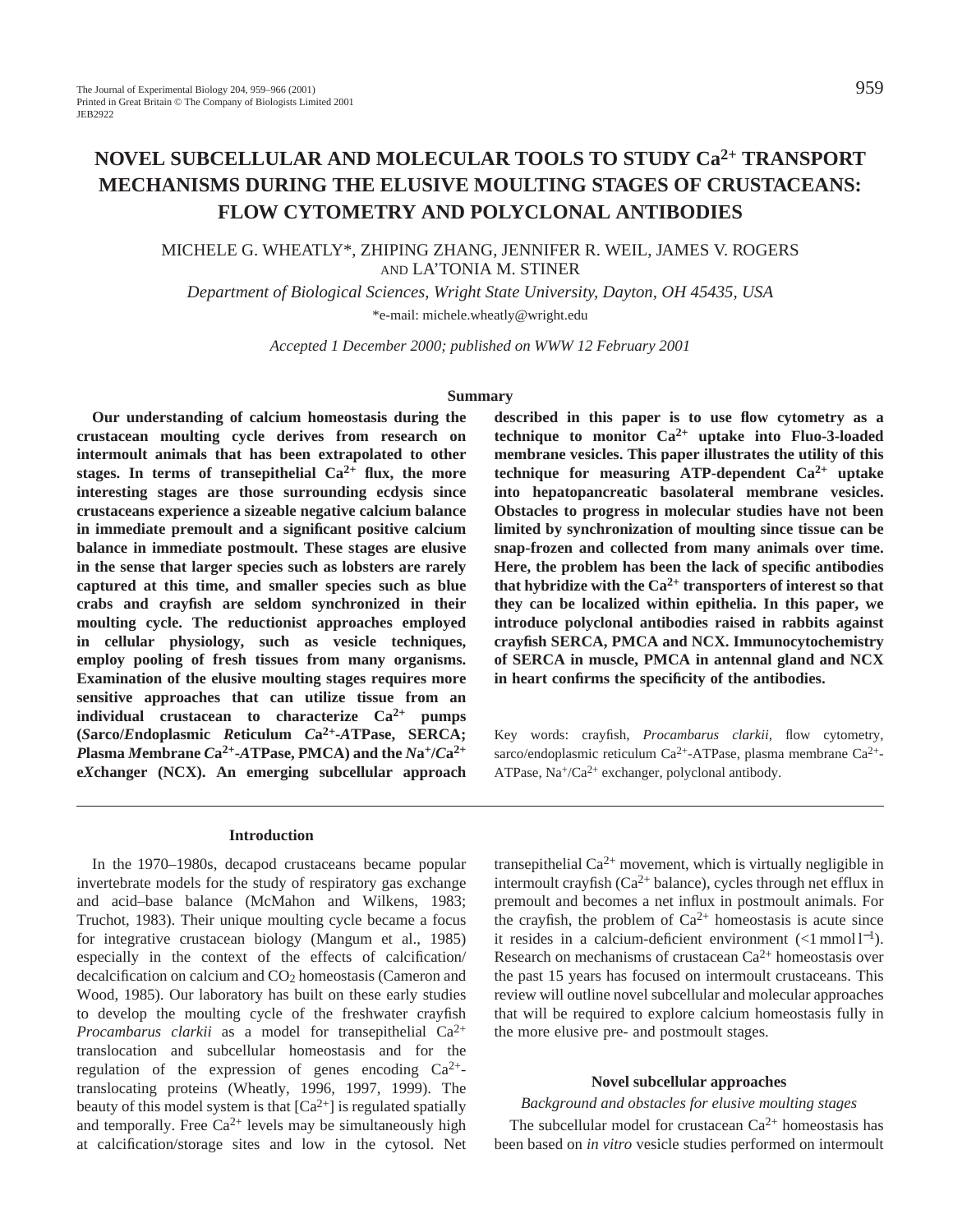



animals and extrapolated to other moulting stages. Species studied include the marine lobster *Homarus americanus* (hepatopancreas, a liver analogue and antennal gland, a kidney analogue; Ahearn and Franco, 1993; Ahearn and Zhuang, 1996; Zhuang and Ahearn, 1996, 1998), the shore crab *Carcinus maenas* (gill; Flik et al., 1994) and the freshwater crayfish *Procambarus clarkii* (gill, antennal gland, hepatopancreas; Wheatly et al., 1998, 1999; M. G. Hubbard and M. G. Wheatly, unpublished data). The generally accepted model for unidirectional apical-to-basolateral influx (as exemplified in postmoult gill and hepatopancreas, premoult hypodermis and intermoult antennal gland, see Fig. 1) is that  $Ca<sup>2+</sup>$  enters the apical membrane passively through carriermediated facilitated diffusion, through a  $Ca^{2+}/nNa^{+}$  (or H<sup>+</sup>) antiporter that may be electroneutral or electrogenic, or *via* simple diffusion through verapamil- or nifedipine-inhibited potential-difference-dependent  $Ca^{2+}$  channels. Active basolateral efflux involves a vanadate-sensitive high-affinity but low-capacity calmodulin-dependent plasma membrane  $Ca^{2+}-ATPase$  (PMCA,  $K_m$  0.1–0.2 µmol 1<sup>-1</sup>,  $J_{max}$ <1 nmol mg<sup>−</sup>1min−<sup>1</sup> in tissues of freshwater crustaceans, 10–100 nmol mg<sup>−</sup>1min−<sup>1</sup> in tissues of marine crustaceans) and a low-affinity, high-capacity  $Na^{+}/Ca^{2+}$  exchanger (NCX) whose activity is fuelled by the  $Na^+$  pump. The NCX characterized in crayfish hepatopancreas and antennal gland and in crab gill appears to be electroneutral  $(K<sub>m</sub> 1–2 \mu mol l<sup>-1</sup>$ , *J*<sub>max</sub> 2–20 nmol mg<sup>-1</sup> min<sup>-1</sup>). However, kinetic experiments in lobster hepatopancreas reveal a *K*<sup>m</sup> of 15 µmol l−<sup>1</sup> and a *J*max of 50–600 nmol mg<sup>-1</sup> min<sup>-1</sup> for an exchanger that is purportedly electrogenic  $(Ca^{2+/3}Na^{+})$ ; Zhuang and Ahearn, 1998). Collectively, these studies suggest the presence of two different NCXs on the basolateral membrane, as on the apical membrane. Intermoult kinetic experiments have suggested that

the PMCA serves a 'housekeeping' role in regulating intracellular  $[Ca^{2+}]$ , while the NCX is the 'workhorse' primarily responsible for basolateral  $Ca^{2+}$  efflux. Net unidirectional basolateral-to-apical  $Ca^{2+}$  efflux (as exemplified in premoult hepatopancreas and postmoult hypodermis) repositions active processes such as the  $Ca^{2+}$  pump on the apical membrane (Greenaway et al., 1995).

While *en route* through the epithelial cell, intracellular  $Ca^{2+}$ can be sequestered in organelles such as the sarco/endoplasmic reticulum or mitochondria. Sarco/endoplasmic reticulum Ca2+- ATPase (SERCA) pumps have been characterized in purified muscle sarcoplasmic reticulum from intermoult *Procambarus clarkii* and *Potamon potamios*; SERCA tends to have a lower affinity but higher capacity than PMCA, commensurate with its relative abundance (Wheatly, 1999). In crustaceans, differential mitochondrial  $Ca^{2+}$  transport/storage throughout the moulting cycle has been studied in lobster hepatopancreas (Klein and Ahearn, 1999) and crayfish antennal gland (Rogers and Wheatly, 1997). Hepatopancreatic transmitochondrial flux was elevated in the premoult stage when calcium removed from the cuticle entered the gut for storage between moults. Renal mitochondrial storage was elevated during postmoult associated with maximal calcium reabsorption. Intracellular calcium can also be bound to protein or concealed in membrane-clad vesicles.

Applying established vesicle techniques to pre- and postmoult crustaceans has been impossible because of the logistical difficulty of obtaining sufficient tissue samples in those stages. For example, crayfish tissue must be pooled from 6–10 medium-sized animals to detect uptake of  ${}^{45}Ca^{2+}$  into filtered vesicles (this is especially true of antennal glands, which together weigh less than 0.1 g). To employ this technique in the study of pre- or postmoult animals, it would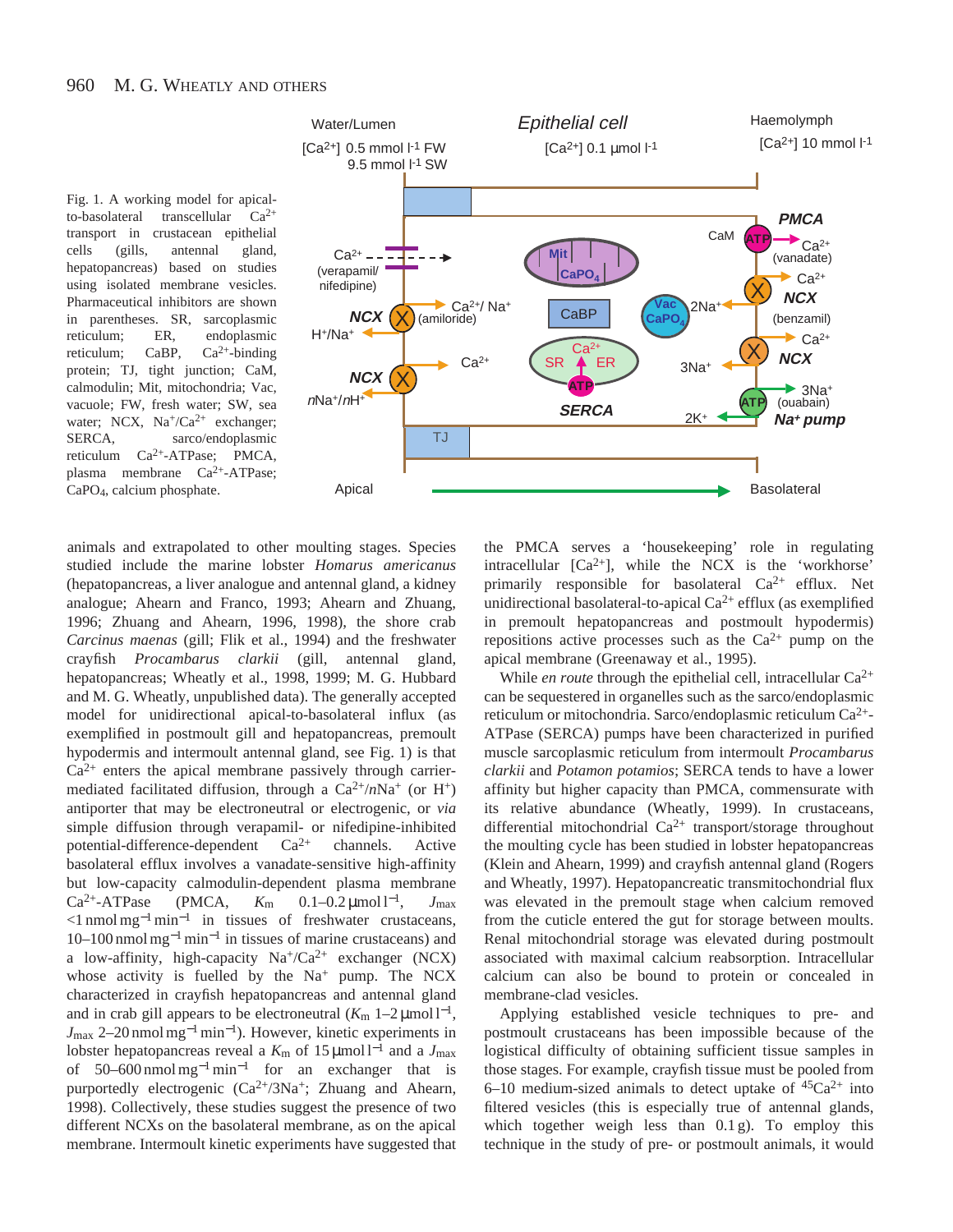be necessary to synchronize ecdysis precisely in many crayfish. Research on moulting stages has employed artificial means (multiple limb autotomy or removal of the eyestalks, which contain the X-organ/sinus gland axis) to precipitate ecdysis. Even these tactics do not guarantee synchronization to the day of ecdysis let alone the hour. For  $Ca^{2+}$  homeostasis, the time line is important since  $Ca^{2+}$  flux dynamics can alter drastically in a matter of hours. Furthermore, work in our laboratory has shown that crayfish undergoing forced moults are not physiologically equivalent to those moulting naturally (Wheatly and Hart, 1995). We therefore abandoned the idea of synchronizing ecdysis in multiple crayfish in favour of developing a more sensitive method to detect  $Ca^{2+}$  uptake into vesicles from individual crayfish. A promising emerging technology is the use of flow cytometry to detect  $Ca^{2+}$  uptake into Fluo-3-loaded vesicles.

# *Flow cytometry as a more sensitive method to detect Ca2+ uptake into Fluo-3-loaded vesicles*

Traditionally, flow cytometry has been used as a clinical tool for studying properties of individual intact cells such as size, surface antigen, protein/DNA/RNA content, Ca<sup>2+</sup> influx and pH. In this technique, quantitative information is based on light

scattering or fluorescence emission caused by individual cells in a population as they flow rapidly in a fluid stream in front of a light source. Recently, this technology has been extended through analysis of small particles to subcellular fractions  $\ll 1 \mu m$  diameter) such as liposomes, endosomes, platelets, lymphocytes and membrane vesicles. Because of the reduction in particle size, orthogonal (90°) side scatter becomes increasingly useful in determining the characteristics of subcellular particles.

Two studies have conclusively demonstrated that flow cytometry analysis represents a useful tool for quantifying the kinetics and pharmacology of the putative  $Ca^{2+}$ -translocating proteins in mammalian membrane vesicles. Ishida and Chused (1988) used flow cytometry to measure  $Ca^{2+}$  influx into mouse B and T lymphocyte vesicles loaded with the  $Ca^{2+}$  chelator Indo-1. Subsequently, Telford and Miller (1996) modified that original method by isolating inside-out vesicles of mouse T lymphocytes and loading them with the fluorescent Ca2+ chelating dye Fluo-3. In both studies, inside-out vesicles appeared as a subpopulation of low-forward-scatter/low-sidescatter events that could be distinguished from higher-sidescatter debris. In both these earlier studies, an increase in fluorescence was observed in dye-loaded vesicles treated with

Fig. 2. Representative data gathered using flow cytometry to measure  $Ca^{2+}$ fluorescence of Fluo-3-loaded basolateral membrane vesicles (BLMVs) in the presence (+) and absence (-) of  $Ca^{2+}$  and ATP. A plot of the number of events *versus* 90° side-scatter (arbitrary units; 0 µmol l−<sup>1</sup> Ca2+) (A) reveals a skewed population with low side-scatter, indicating heterogeneous small particles presumed to be vesicles of differing sizes. A plot of the number of events *versus* fluorescence (arbitrary units) (D) reveals a peak in fluorescence associated with these vesicles. The analysis that follows is from the larger vesicles (one-quarter of the distance along the *x* axis, as indicated by black bars projecting onto both the horizontal and vertical axes in B and F). Contour plots of fluorescence (logarithmic scale in arbitrary units) *versus* side-scatter (vesicle size in arbitrary units) are illustrated under control conditions (B, 0 µmol l−<sup>1</sup> Ca2+, 0 mmol l−<sup>1</sup> ATP) and with the addition of  $1 \mu$ mol l<sup>-1</sup> Ca<sup>2+</sup> alone (C, 0 mmol l−<sup>1</sup> ATP), 5 mmol l−<sup>1</sup> ATP alone (E, 0 μmol l<sup>-1</sup> Ca<sup>2+</sup>) and both Ca<sup>2+</sup> and ATP (F).

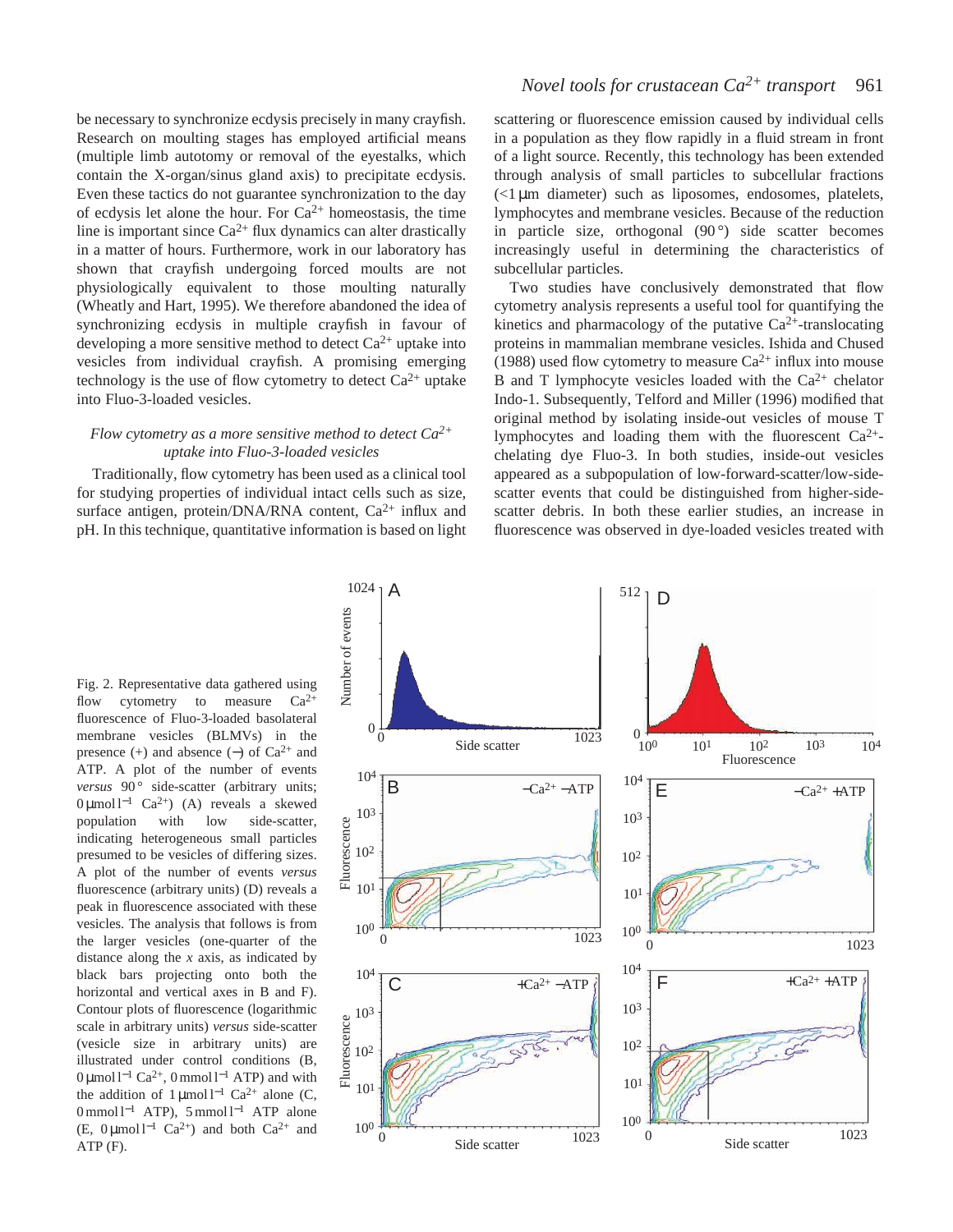#### 962 M. G. WHEATLY AND OTHERS

 $Ca<sup>2+</sup>$  in the presence of extravesicular ATP, confirming ATPdependent Ca2+ uptake *via* PMCA.

Fluo-3 is deemed an appropriate fluorescent  $Ca^{2+}$  chelator because of its high affinity for Ca<sup>2+</sup> ( $K_d$ , 396 nmol l<sup>-1</sup>), its low autofluorescence (in the absence of  $Ca^{2+}$ ), its broad response range and its ability to be excited with a low-power argon laser at 488 nm, thus enabling one to use a small benchtop instrument possessing fixed optical systems and limited options with regard to data analysis. Further, its emission at 526 nm provides for easy detection since this is within the visible wavelength range. As free  $[Ca^{2+}]$  increases, the emission intensity increases but remains at the same wavelength. We present preliminary results of the application of this technique to the study of  $Ca^{2+}$  uptake mechanisms in crayfish vesicles.

Basolateral membrane vesicles (BLMVs) were isolated from the hepatopancreas of individual intermoult crayfish using published techniques (Wheatly et al., 1998) and were preloaded with the fluorescent dye Fluo-3  $(200 \mu mol l^{-1})$ pentapotassium salt, Molecular Probes) at the point in the procedure when resealing occurs. Vesicles were harvested and incubated with polyclonal antifluorescein antibodies  $(25 \,\mu g \,\text{ml}^{-1})$  for 15 min to quench Fluo-3 fluorescence on the exterior of the vesicles and on cellular debris. The vesicles were pelleted by centrifugation and incubated for 30 min in intravesicular medium containing 100 mmol l−<sup>1</sup> KCl, 5 mmol l−<sup>1</sup> MgCl2 and 25 mmol l−<sup>1</sup> Hepes/Tris at pH 7.4 (at 4 °C). These vesicles were then repelleted and resuspended in extravesicular medium (the composition of which varied depending upon the experiment). They were then injected into the flow cytometer in a sheath buffer of extravesicular medium, which provided laminar flow. The vesicles passed the gated laser at a rate of 1000 s<sup>−</sup>1, enabling statistical averaging of events.  $Ca^{2+}$  uptake/loss was measured as a change in fluorescence in response to experimental manipulation. Samples were analyzed on a Becton Dickinson FacScan (San Jose, CA, USA) for forward scatter and 90 ° side-scatter (linear scaling, *x* axis) and Fluo-3 green fluorescence (logarithmic scaling, *y* axis) by using a single 15 mW argon laser emitting at 488 nm. Data were analyzed using PC-LYSIS version 2 (Becton-Dickinson) and WinMDI version 1.3.3 software (Joseph Trotter, Salk Institute).

Initially, we tested the technique by determining the kinetics and associated pharmacology of intermoult PMCA, previously documented using the rapid filtration  $45Ca^{2+}$  uptake method (Wheatly et al., 1999). In these experiments, the extravesicular medium contained 25 mmol l<sup>-1</sup> Hepes/Tris at pH 7.4, 100 mmol l−<sup>1</sup> KCl, 0.5 mmol l−<sup>1</sup> EGTA, 0.5 mmol l−<sup>1</sup> HEEDTA, 0.5 mmol l−<sup>1</sup> nitrilotriacetic acid, 5 mmol l−<sup>1</sup> MgCl2  $(1.52 \text{ mmol } l^{-1}$  free Mg<sup>2+</sup>) and 0.72 mmol l<sup>−1</sup> CaCl<sub>2</sub> (0–5µmol l−<sup>1</sup> free Ca2+). The free Ca2+ and Mg2+ concentrations were calculated using the program *Chelator* (Schoenmakers et al., 1992). The first and second protonations of the ligands in the  $Ca<sup>2+</sup>$  buffers (ATP, EGTA, HEEDTA, nitrilotriacetic acid) were taken into account, and the stability constants were adjusted in accordance with the pH, temperature and ionic strength of the

medium. In  $250 \mu l$  of reaction mixture, the reaction was begun by adding 5µl of vesicles (equivalent to 6.6×10<sup>−</sup>4mg of protein).

For each experimental condition, a mean fluorescence intensity  $(I_F)$  was determined. The ATP-dependent  $Ca^{2+}$  influx in the presence of added  $Ca^{2+}$  was expressed as the fold increase  $(F)$  in fluorescence intensity over background  $(ATP$ dependent  $Ca^{2+}$  influx in the absence of added  $Ca^{2+}$ ) using equations derived by Telford and Miller (1996):

$$
F = \frac{I_F(+Ca^{2+}, +ATP) - I_F(+Ca^{2+}, -ATP)}{I_F(-Ca^{2+}, +ATP) - I_F(-Ca^{2+}, -ATP)}.
$$

Fluorescence was measured following the addition of ATP (and compared with the value in the absence of ATP) for the following conditions:  $Ca^{2+}$ -dependence ([Ca<sup>2+</sup>] varied from 0 to 5 µmol l<sup>-1</sup>); the effect of 1 mmol l<sup>-1</sup> NaN<sub>3</sub> and 5 µg ml<sup>-1</sup> oligomycin B (together, they inhibit any residual mitochondrial ATPase activity); and the effect of vanadate, a non-specific inhibitor of phosphorylated ATPases.

Fig. 2 illustrates representative flow cytometry data for ATP-dependent Ca2+ uptake (*via* PMCA) into crayfish hepatopancreas BLMVs. A plot of the number of events *versus* 90 ° side-scatter (linear scaling, Fig. 2A) reveals a skewed population of events with low side-scatter, indicating heterogeneous particles (i.e. vesicles of differing sizes), as revealed in an earlier study by transmission electron microscopy (Wheatly et al., 1998). A plot of the number of events *versus* fluorescence (logarithmic scaling, Fig. 2D) reveals a peak in fluorescence associated with these vesicles. Initial analysis of the high-density but small vesicles (0–200 arbitrary units on the *x* axis linear scale in Fig. 2A) failed to produce intelligible data. However, analysis of the larger vesicles (200–400 arbitrary units on the linear scale, upper tail in Fig. 2A) revealed a sixfold increase in fluorescence resulting from ATP-dependent  $Ca^{2+}$  uptake. The simplest way to interpret these data is to select a point approximately onequarter of the distance along the *x* axis of the four lower panels, which are contour plots of fluorescence (logarithmic scale) *versus* side-scatter (linear scale). In the absence of both  $Ca^{2+}$ and ATP (Fig. 2B), the average background fluorescence at the mid point of the plume is  $10^{1.15}$ . In the presence of either  $Ca^{2+}$ (Fig. 2C) or ATP (Fig. 2E), the fluorescence is unchanged. However, the addition of both  $Ca^{2+}$  and ATP (Fig. 2F) results in an increase in mean fluorescence to  $10^{1.8}$ .

Fluo-3 fluorescence was calibrated with free  $Ca^{2+}$  in the presence of  $10 \mu g$  ml<sup>-1</sup> of the Ca<sup>2+</sup> ionophore A<sub>23187</sub>. The 4.46fold increase in fluorescence illustrated in Fig. 2 equates to an intravesicular free [Ca<sup>2+</sup>] of 0.93  $\mu$ mol l<sup>-1</sup>. Uptake measured under identical experimental conditions using the rapid filtration technique with  ${}^{45}Ca^{2+}$  at this  $[Ca^{2+}]$  corresponds with a flux rate of 20 pmol mg<sup>−</sup>1min−<sup>1</sup> (Wheatly et al., 1999). Using flow cytometry, we confirmed intermoult PMCA characteristics that closely resembled those determined using rapid filtration of 45Ca2+-loaded vesicles. The increase in fluorescence exhibited [Ca2+]-dependence; the *K*<sup>m</sup> of 0.15 µmol l−<sup>1</sup> showed strong agreement with the value determined using the rapid filtration technique  $(0.27 \,\text{\mu mol} \, \text{m}^{-1})$ ;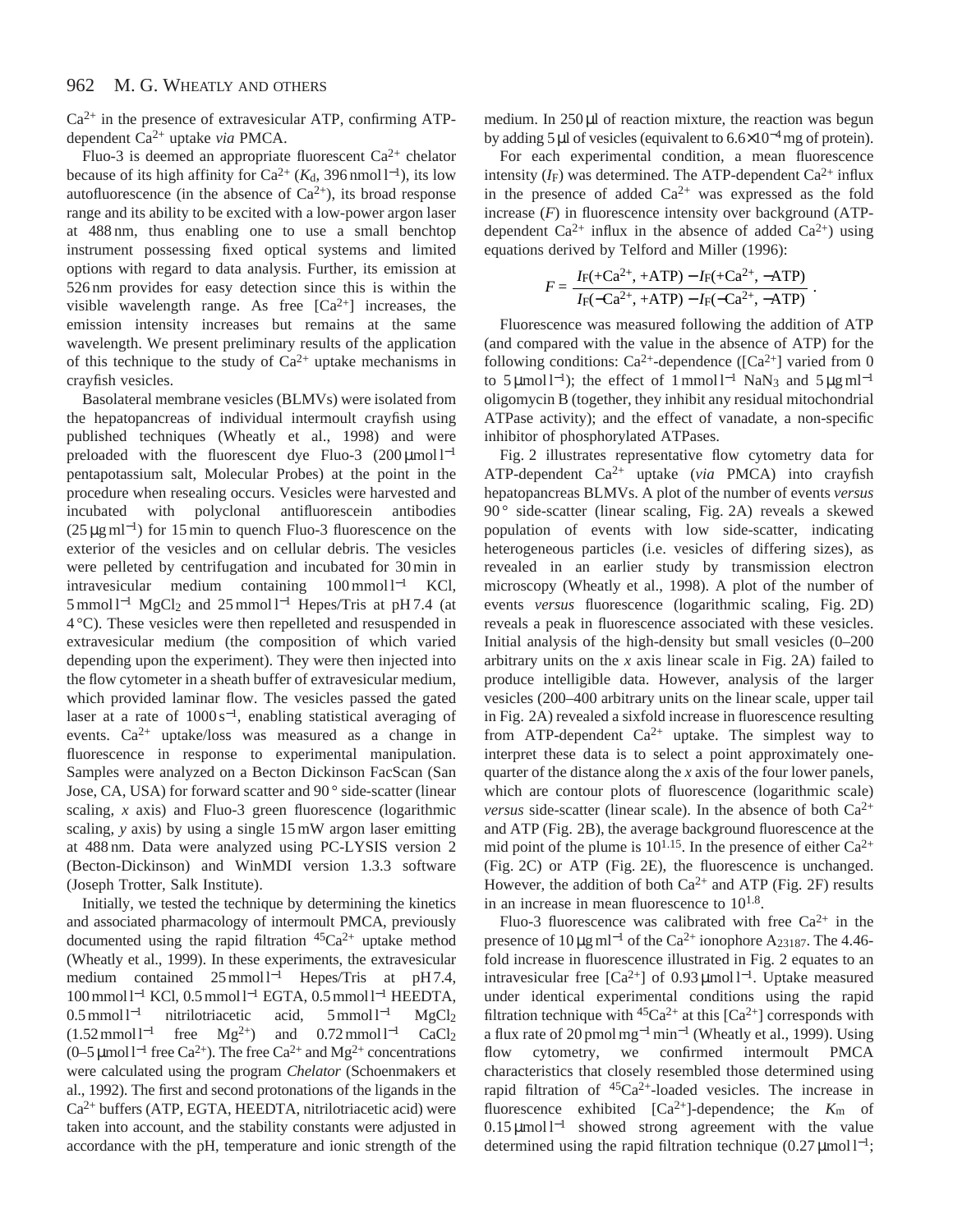Wheatly et al., 1999). Inhibitors of residual mitochondrial ATPase activity (azide/oligomycin B) had no effect, suggesting that the vesicle preparation was minimally contaminated with mitochondria. Vanadate, a non-specific inhibitor of P-type ATPases, significantly inhibited  $Ca^{2+}$ influx, confirming an ATP-dependent  $Ca^{2+}$  uptake mechanism, presumed to be PMCA. On the basis of the correspondence with values obtained using the rapid filtration technique, flow cytometry would appear to be a promising new technique, especially since it can be performed on minimal amounts of material.

### **Novel molecular approaches**

## *Background and obstacles for elusive moulting stages*

 $Ca<sup>2+</sup>$  pumps are integral membrane proteins containing approximately 1000 amino acid residues with three cytoplasmic domains (an ATP-binding site, a phosphorylation site and a transduction domain) joined to a set of 10 transmembrane α-helices by a narrow pentahelical stalk of αhelices (Wheatly and Zhang, 1999). We have cloned and sequenced the complete cDNA sequence of SERCA from crayfish axial abdominal muscle (Zhang et al., 2000; GenBank accession no. AF025849) and heart (D. D. Chen, Z. Zhang and M. G. Wheatly, unpublished data; GenBank accession no. AF025848) and have quantified tissue-specific expression throughout the moulting cycle. These two isoforms differ in their C-terminal region: the heart isoform possesses an extra 27 hydrophobic amino acid residues that may form an additional transmembrane domain. Southern analysis suggests that these two isoforms are encoded by a single gene. In addition, we have cloned and sequenced a 2764-base-pair partial PMCA cDNA that covers approximately 85 % of the coding sequence and appears to be ubiquitous. NCX1 is typically a protein of 970 amino acid residues consisting of 11

transmembrane regions (containing the ion-exchange functions) with a large hydrophilic loop between transmembrane segments 5 and 6 (the regulatory site; Nicoll et al., 1990). To date, we have cloned and sequenced an 858 base-pair partial cDNA from crayfish egg NCX that covers one-third of the predicted coding region.

We are interested in the cytochemical localization of these proteins in  $Ca^{2+}$ -transporting epithelia (such as gills/antennal gland/hepatopancreas/hypodermis) and non- $Ca^{2+}$ -transporting tissues (such as muscle). Specifically, we want to determine the tissue distribution using bright-field/epifluorescence microscopy, the localization within cell types and the subcellular distribution (using confocal/electron microscopy) to elucidate their physiological roles. Antibodies would enable us to assess localization across and within transporting epithelia and to determine abundance (location/density) at different stages in the moulting cycle (correlated with differential transepithelial  $Ca^{2+}$  flux). We initially tried to use mammalian antibodies, but without success. For NCX, we had some success with the antibody to squid NCX kindly loaned by Dr Kenneth Philipson. However, in the long term, we felt it was critical to develop our own specific antibodies that could be employed for immunocytochemistry using light, electron and laser scanning confocal microscopy. In the present paper, we report the successful generation of antibodies to crayfish SERCA, PMCA and NCX, confirmed through hybridization with target tissues using bright-field microscopy.

# *Generation and characterization of polyclonal antibodies against crayfish SERCA, PMCA and NCX*

Amino acid sequences deduced from cDNA sequences for crayfish SERCA, PMCA and NCX were used to design antigenic oligopeptides (14–15 amino acid residues plus cysteine at one end; Table 1) according to Boersma et al. (1993). A BLAST search of GenBank confirmed that the

| <b>Isoform</b>     | Antibody<br>identity   | <b>Boost</b><br>(weeks) | Oligopeptide antigen    | Molecular location                                                 | ELISA <sup>4</sup><br>Optical density<br>at $415 \text{ nm}$ | Antiserum<br>dilution |
|--------------------|------------------------|-------------------------|-------------------------|--------------------------------------------------------------------|--------------------------------------------------------------|-----------------------|
| NCX1               | $213/214$ <sup>1</sup> | 6                       | <b>DYEAAEGELVFENNEC</b> | Large intracellular loop between<br>transmembrane segments 5 and 6 | $0.1 - 0.6$                                                  | 1:100000              |
| NCX <sub>2</sub>   | 223/224                | 6                       | EEGDDDEDEEGGEEC         | , ,                                                                | None                                                         | None                  |
| PMCA1              | 221/222                | 6                       | <b>CAEINOVHFENEPN</b>   | Large cytoplasmic loop between $FITC2$<br>and FSBA <sup>3</sup>    | $0.1 - 0.6$                                                  | 1:100000              |
| PMCA <sub>2</sub>  | 217/218                | 6                       | <b>EGKEFNRRVRDESGC</b>  | , ,                                                                | $0.1 - 0.6$                                                  | 1:100000              |
| SERCA <sub>1</sub> | 215/216                | 6, 10                   | <b>OERNAESAIEALKEYC</b> | Small cytoplasmic loop, cardiac and<br>skeletal muscle isoforms    | 0.1                                                          | 1:40000               |
| SERCA <sub>2</sub> | 219/220                | 6, 10                   | <b>CIARNYTDGENNLYK</b>  | C terminus, specific to heart isoform                              | $0.1 - 0.5$                                                  | 1:100 000             |

Table 1. *Antigenic oligopeptides designed to generate antibodies against crayfish Ca2+ transporters*

<sup>1</sup>Two rabbits were used to raise antibody to each antigen.

2Fluorescein isothiocyanate site.

35′-*p*-Fluorosulphonylbenzoyladenosine binding site.

4Enzyme-linked immunosorbent assay.

NCX, Na+/Ca2+ exchanger; PMCA, plasma membrane Ca2+-ATPase; SERCA, sarco/endoplasmic reticulum Ca2+-ATPase.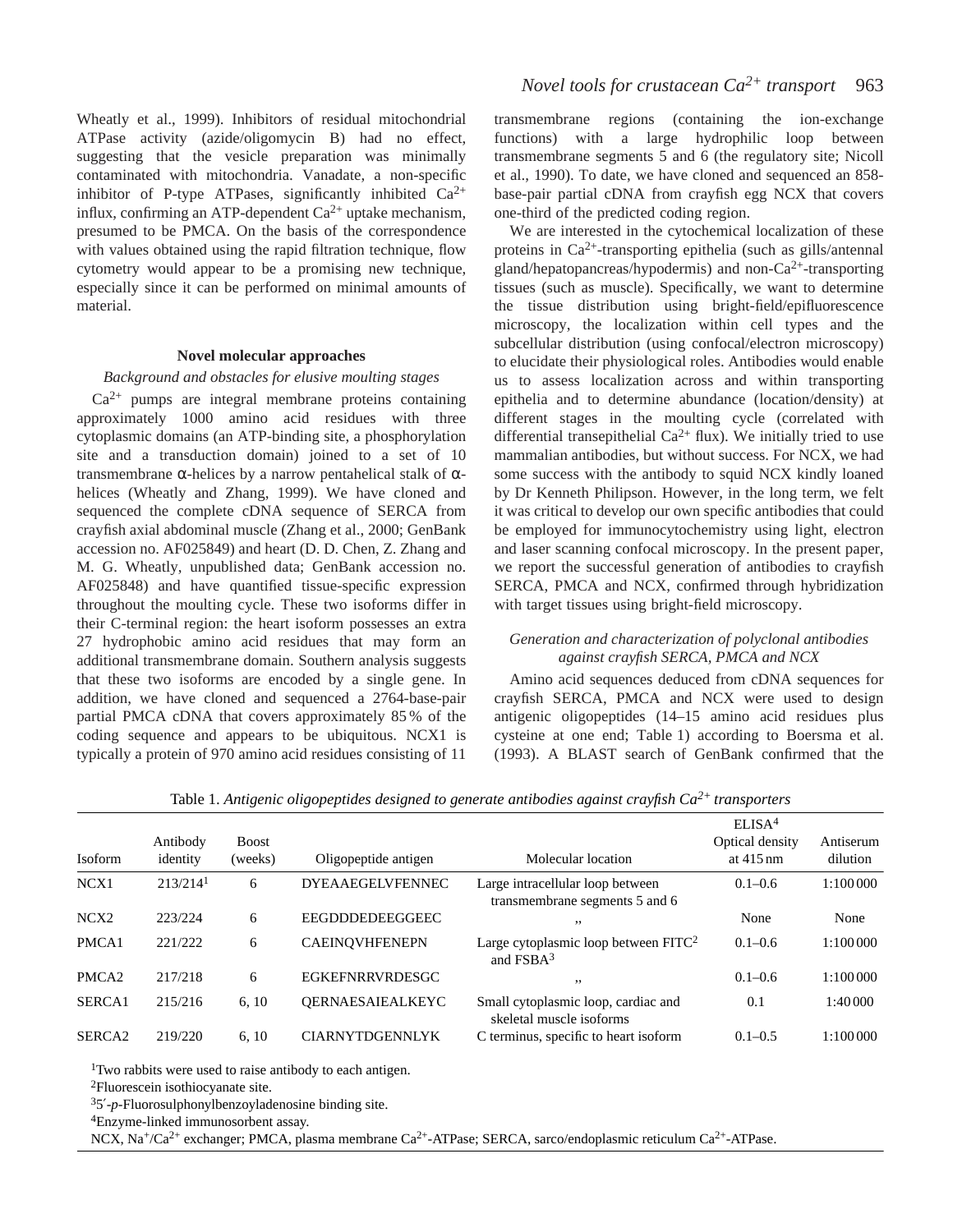#### 964 M. G. WHEATLY AND OTHERS

sequences were unique. The designed oligopeptides were synthesized commercially (Genemed Biotech Inc, San Francisco, CA, USA). To increase antigenicity, they were conjugated to cationized bovine serum albumin (BSA, Pierce). The antigenic peptide cBSA conjugates were subsequently used to produce polyclonal antibodies in New Zealand White rabbits in compliance with LACUC protocol AUP 245 issued to Dr Harold Stills, WSU Veterinarian. Rabbits (2 kg) were obtained from a commercial rabbit supplier and were housed in the animal care facility at Wright State University, which operates under United States National Institutes of Health guidelines and has an Assurance of Compliance with the Public Health Service Policy on the Care and Use of Laboratory Animals. Trained staff performed all the injections, blood collections and euthanasia procedures.

Following the standard acclimation/quarantine period, each rabbit (two for each antigenic oligopeptide) was tranquillized (1 mg kg−<sup>1</sup> Acepromazine, subcutaneously), and a 10 ml preimmune serum sample was collected from the central

auricular artery and frozen (−80 °C). The back of each rabbit was then clipped and scrubbed with iodophor antiseptic (Betadine). Each rabbit was then injected intradermally at 20 sites with 0.5 ml of the antigen/Freund's complete adjuvant mixture  $(100-500 \,\mu$ g of immunogen) using aseptic procedures. At 4 and 6 weeks post-injection and weekly thereafter, each rabbit was tranquillized with 0.5 mg kg−<sup>1</sup> Acepromazine subcutaneously, and a 10 ml blood sample was removed from the central auricular artery and used to monitor primary antibody titre by enzyme-linked immunosorbent assay (ELISA).

Antibody titre was tested by ELISA using the synthetic peptide as antigen. ELISA plate wells were coated with 100 µl of antigenic oligopeptide  $(2 \mu g \text{ ml}^{-1})$  in phosphate-buffered saline, PBS, per well). Negative controls included 100 µl of non-specific oligopeptide ( $2 \mu g$  ml<sup>-1</sup> in PBS) per well and wells filled with  $100 \mu l$  of PBS without antigen. The samples were incubated at 37 °C for 4 h. After four washes with phosphatebuffered saline Tween (PBST), the samples were blotted overnight at 37 °C. Primary antibody was applied to the wells



Fig. 3. Immunocytochemistry of intermoult crayfish tissues. From the top: SERCA1, sarco/endoplasmic reticulum Ca<sup>2+</sup>-ATPase (antibody 215) in axial abdominal muscle (A–D); PMCA1, plasma membrane  $Ca^{2+}$ -ATPase (antibody 221) in antennal gland (E–H); NCX1, Na<sup>+</sup>/Ca<sup>2+</sup> exchanger (antibody 213) in cardiac muscle (I–L). From the left: haematoxylin and eosin stain for general structure (A,E,I); primary antibody (B,F,J); negative control, preimmune serum (C,G,K); and negative control, in the absence of primary antibody (D,H,L). Scale bar, 25 µm. BS, blood space, L, lumen. Arrowheads indicate regions of dark staining.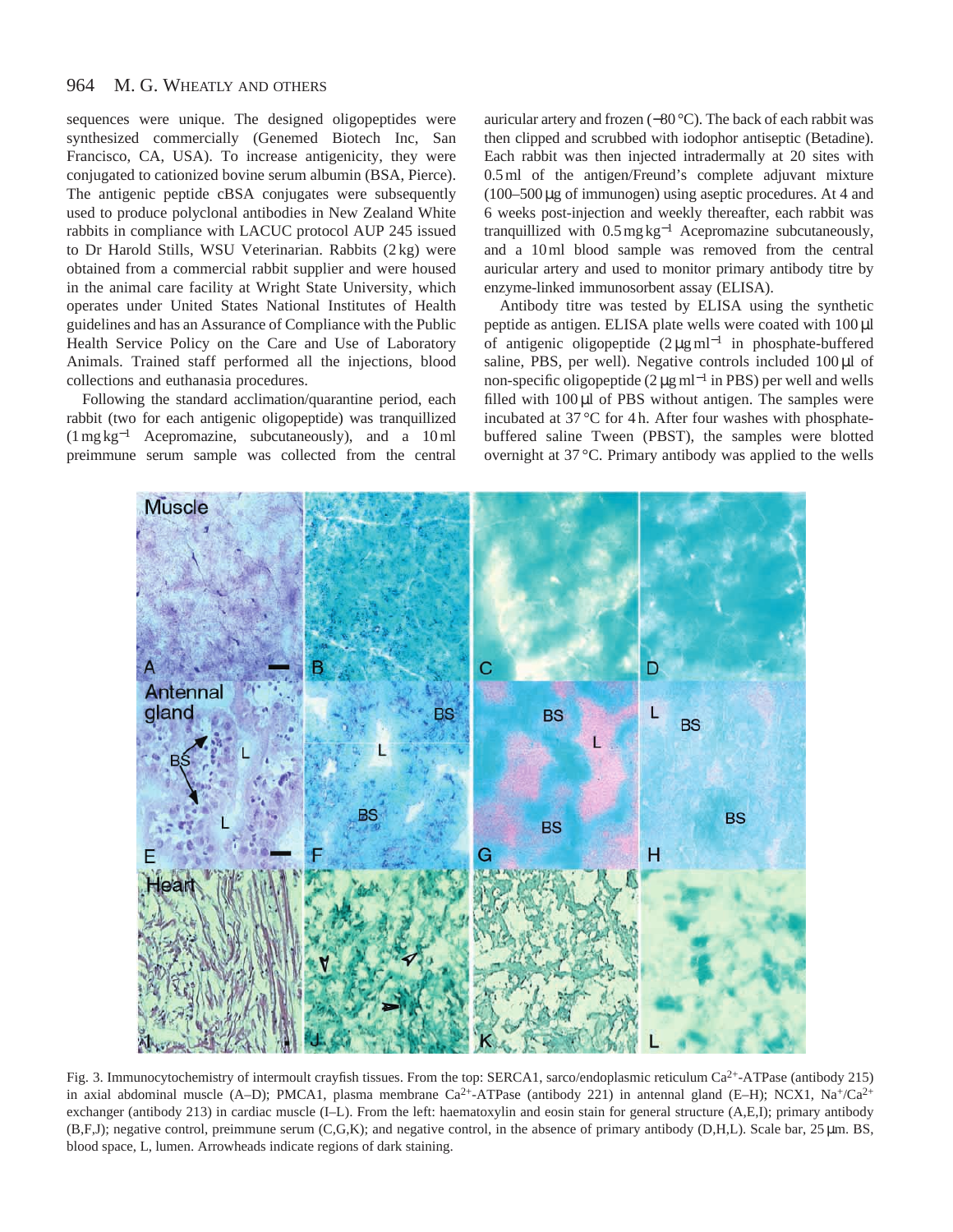as triplets with serial dilutions in PBST-BSA for 2 h at 37 °C. The wells were then washed four times with PBST. Secondary antibody, goat anti-rabbit IgG conjugated with horseradish peroxidase (500  $\mu$ g ml<sup>-1</sup>), was diluted 1:3000 with PBS, and a sample of it  $(100 \,\mu$ l) was applied to each well. The plates were incubated at  $37^{\circ}$ C for 2h. The plates were washed four times. A mixture of peroxidase substrate [2,2′-azino-di-(3 ethylbenzthiazoline-6-sulphonic acid) and hydrogen peroxide; Bio-Rad] was prepared immediately before use, and 100 µl of the solution was added to each well. The contents of the well were mixed with gentle shaking. Greenish-blue colour development took place at room temperature (21 °C) for approximately 20 min. Stop solution (0.2 % oxalic acid) was added to each sample. The plates were read at 415 nm using a Spectra MAX 250 plate reader (Molecular Devices).

All rabbits were boosted at 6 weeks after the initial inoculation. Two weeks later, six rabbits with an adequate antibody response (Table 1) were killed (PMCA1, PMCA2, NCX1). The NCX2 antigen, however, failed to elicit an immune response, and those two rabbits were removed from the study. The remaining four rabbits were booster-injected again at 10 weeks after the initial injection and killed at 12 weeks (SERCA1, SERCA2). Rabbits were deeply anaesthetized with  $40 \,\text{mg}\,\text{kg}^{-1}$  of sodium pentobarbital intravenously and terminally exsanguinated by cardiac venipuncture using an 18 gauge needle. They were eventually killed by intravenous pentobarbital injection  $(100 \text{ mg kg}^{-1})$ .

The specificity of each antiserum was confirmed in a target tissue selected on the basis of high abundance of the  $Ca^{2+}$ transporter documented through northern analysis. Axial abdominal muscle was selected for SERCA because of the prominent role in  $Ca^{2+}$  resequestration following muscle relaxation. Antennal gland was selected for PMCA because of renal reabsorption of 97 % of filtered  $Ca^{2+}$ . Cardiac muscle was selected for NCX because of documented high abundance and vigorous activity. We then employed immunocytochemical localization using bright-field light microscopy. The protocol selected employs permanent colorimetric visualization on frozen sections (preserves antigenicity) and was modified from published methods on other exchangers and pumps (Kimura et al., 1994, Na+/H+ exchanger in lobster; Zhuang et al., 1999, Vtype H+-ATPase in mosquito midgut; Sullivan et al., 1995, H+- ATPase in trout gill).

Tissues of interest were dissected, immersed and embedded in OCT compound (Tissue-Tek), and then frozen rapidly in isopentane cooled with liquid  $N_2$  and stored at  $-70$  °C. Frozen sections (6–8 μm) were cut on a cryostat at −22 °C, collected on positively charged slides, air-dried (4 h), fixed in acetone (15 min) and stored at −70 °C. Sections were rinsed (in TBS), and then incubated with 1 % BSA in TBS and then goat blocking serum. Sections were then incubated overnight at 4 °C with the primary polyclonal rabbit antibody to SERCA, PMCA or NCX (final primary antibody concentration was 20 mg ml−<sup>1</sup> diluted in PBS) diluted in Tris buffer containing 0.3 % Triton X-100 (TCT, to permeabilize cells to gain access to intracellular epitopes). Negative controls aimed at demonstrating that the staining pattern was specific to the transporter of interest included (i) incubation with preimmune serum and (ii) complete omission of primary antibody. Primary antibody binding was visualized using biotinylated goat antirabbit IgG secondary antibody (30 min) at room temperature (21 °C) from the ImmunoPure ABC alkaline phosphatase staining kit, generating a black substrate (Pierce, Rockford, IL, USA). Sections were subsequently counterstained in 1 % Fast Green (30 s) to allow visualization of cellular structure. Sections were then dehydrated, cleared in xylene and mounted for viewing on a Nikon labophot microsope.

As shown on Fig. 3, the three antibodies tested to date show specific binding (darkly stained regions, panels second from the left) compared with negative controls (two right-hand panels). Comparison with sections stained with haematoxylin and eosin (far left) confirm specific locations within cells. As predicted, SERCA was associated with the sarcoplasmic reticulum. PMCA was associated with basolateral membranes facing the blood space and was absent from the apical (luminal) membrane. NCX was located on the periphery of cardiac cells. This is excellent preliminary evidence that the antibodies can be used for localization studies.

Jean-Paul Truchot's papers on acid–base balance and respiration in crustaceans are some of the best thumbed in my (M.G.W.) reprint collection! My early interest in decapods relied heavily on his original research in the 1970s and 1980s, and I thank him for providing the opportunity to keep up my 'O-level' French! The research outlined in this review was funded by NSF grants IBN 9307290, 9603723 and 9870374. We thank Dr William Telford for assisting us with the flow cytometry work and the Department of Microbiology and Immunology at WSU for allowing us access to the flow cytometer. The antisera described in this article are available to the scientific community upon written request to M.G.W.

### **References**

- **Ahearn, G. A. and Franco, P.** (1993). Ca transport pathways in brush border membrane vesicles of crustacean antennal glands. *Am. J. Physiol.* **264**, R1206–R1213.
- **Ahearn, G. A. and Zhuang, Z.** (1996). Cellular mechanisms of calcium transport in crustaceans. *Physiol. Zool.* **69**, 383–402.
- **Boersma, W. J. A., Haaijman, J. J. and Claassen, E.** (1993). Use of synthetic peptide determinants for the production of antibodies. In *Immunohistochemistry*, vol. II (ed. A. C. Cuello), pp. 1–78. New York: Wiley.
- **Cameron, J. N. and Wood, C. M.** (1985). Apparent H<sup>+</sup> excretion and CO2 dynamics accompanying carapace mineralization in the blue crab (*Callinectes sapidus*) following moulting. *J. Exp. Biol.* **114**, 181–196.
- **Flik, G., Verbost, P. M., Atsma, W. and Lucu, C.** (1994). Calcium transport in gill plasma membranes of the crab *Carcinus maenas*: evidence for carriers driven by ATP and a Na<sup>+</sup> gradient. *J. Exp. Biol*. **195**, 109–122.
- **Greenaway, P., Dillaman, R. M. and Roer, R. D.** (1995). Quercetindependent ATPase activity in the hypodermal tissue of *Callinectes*